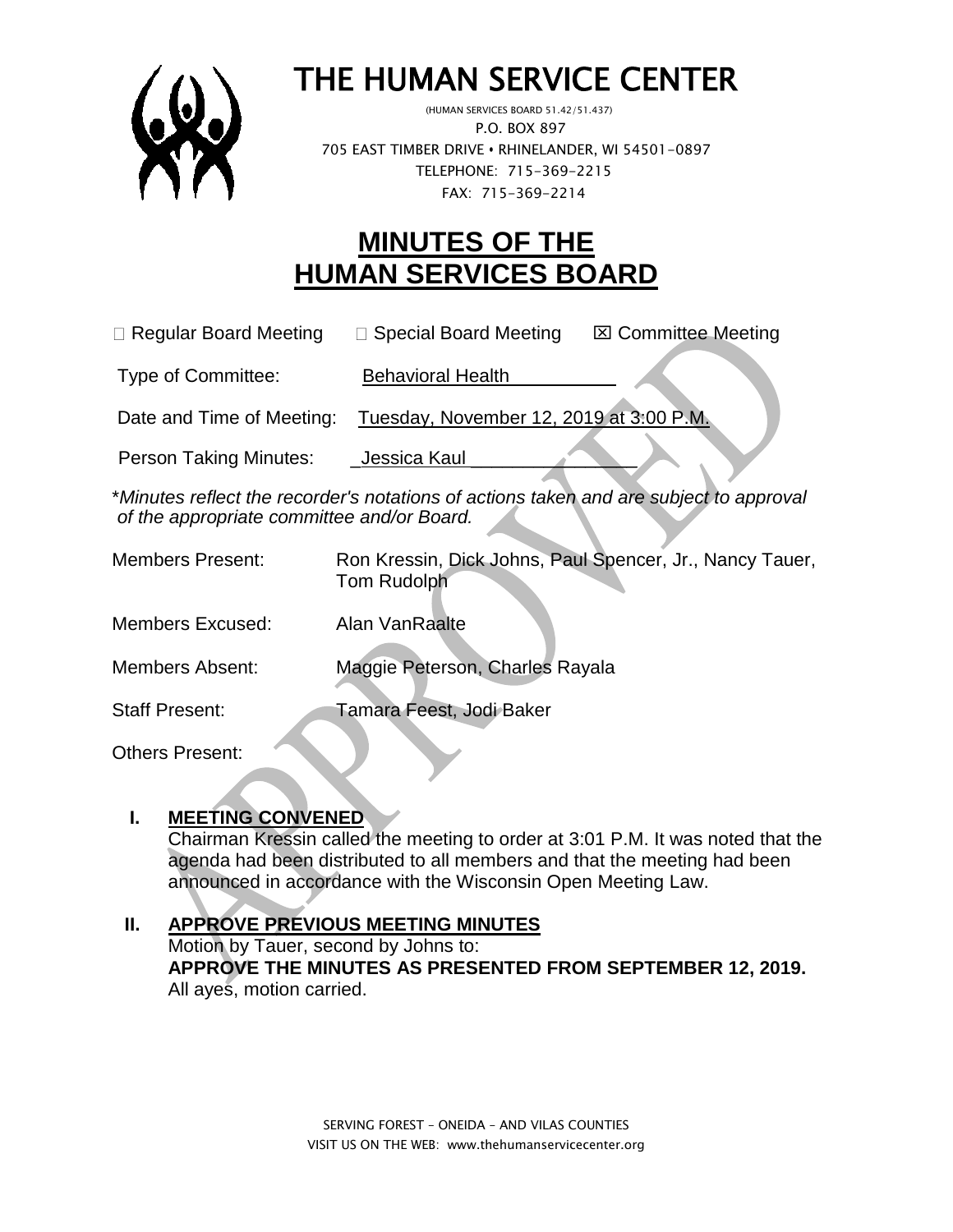#### **III. OWI BIOMARKER/OWI COURT PRESENTATION**

Jodi Baker, HSC's OWI Assessor presented to the committee on the OWI Biomarker and OWI Court programs. She explained how Biomarker is a monitoring program that uses fingernail clippings or blood spots to test for substance use. Enrollees in the program are monitored for substance use for a full year. Baker discussed treatment options that enrollees might be offered as well as overall success rates and program feedback.

Baker also explained the OWI Court program, a voluntary program for people living in Oneida County that have received their third OWI. She explained what incentives are offered for participating in OWI court. She noted that the court program focuses on changing thinking and not just behavior in order to reduce substance use.

The committee followed up the presentation with additional questions for Baker regarding the two programs and thanked her for her time.

#### **IV. VACANCY & RECRUITMENT UPDATE**

Feest provided the committee with a vacancy and recruitment update. She noted that a Mental Health Therapist was hired and will start in December. We also brought on a part time CCS Mental Health Professional who started in October. She is currently assisting with oversight of treatment plans and helping to address the referral list.

Feest explained that an ESP Service Facilitator has announced his resignation but will continue to work on a part time basis. There are now two ESP Service Facilitator vacancies. A CCS Service Facilitator has also resigned, effective Dec. 3<sup>rd</sup>. An internal candidate will transition into that role. There were also two additional candidates that accepted offers and will start in November and December. Interviews for a Rehabilitation Specialist position will begin soon.

#### **V. EARLY SERIOUS MENTAL ILLNESS GRANT**

Feest provided an update on the Early Serious Mental Illness grant. She reported that the state has extended the grant for an additional year and HSC will receive an additional allocation of \$25,000 plus \$5,000 for training. The goal is to continue focusing on providing early intervention to youth, young adults and families with ESMI. The current Rehabilitation Specialist has accepted a new position internally. She will begin transitioning once a new Rehab Specialist has been hired and trained.

#### **VI. COMPREHENSIVE COMMUNITY SERVICES PROGRAM UPDATE**

Feest provided an update on the CCS program. She reported that HSC met with Lac du Flambeau regarding their plans to potentially discontinue providing CCS services. Lac du Flambeau is not discontinuing services at this time. She noted that she is hoping to fill CCS Service Facilitator vacancies soon so that HSC can increase CCS enrollment in 2020.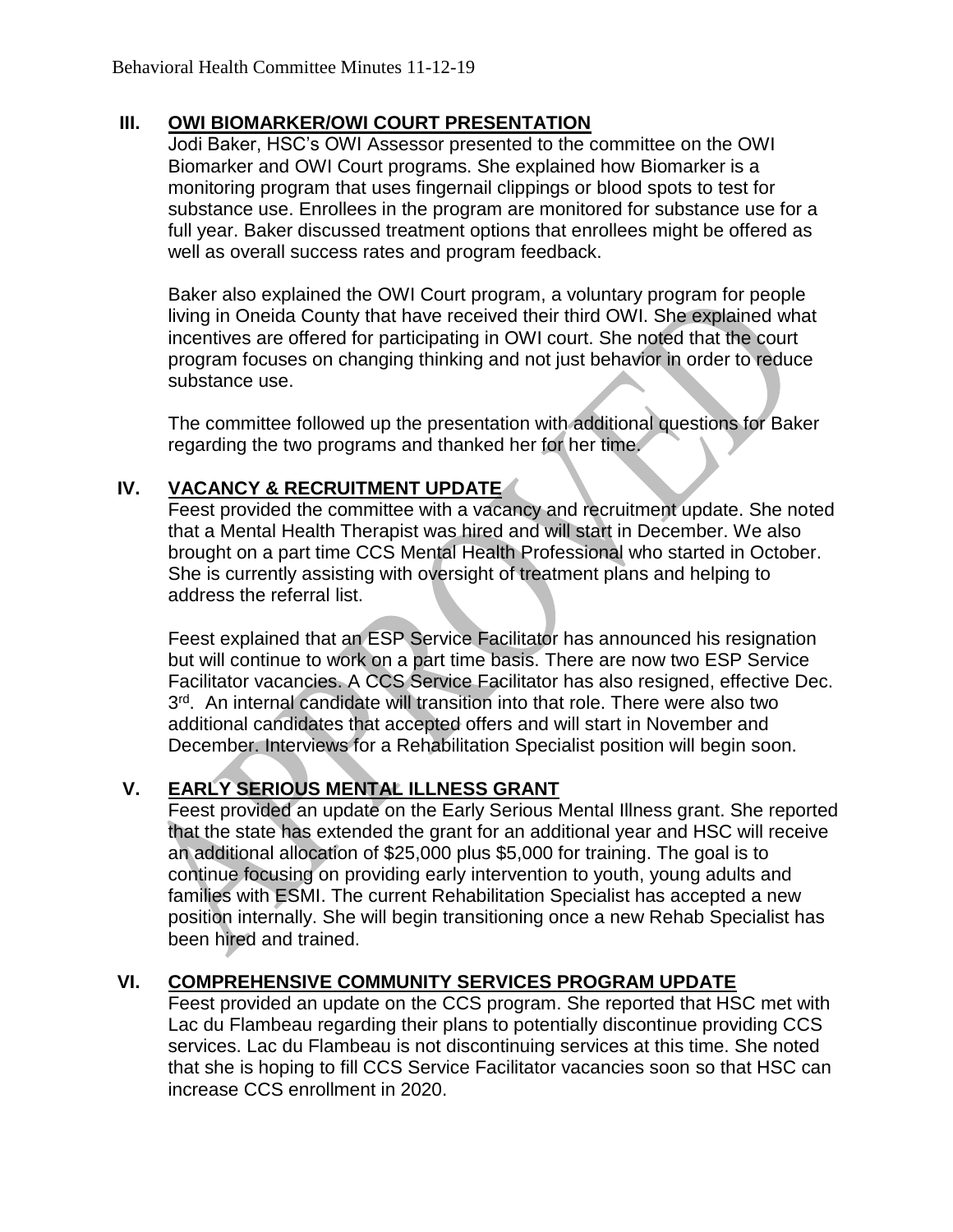#### **VII. OUTPATIENT CLINIC UPDATE**

Feest reported on the Outpatient Clinic. She stated that two clinicians are working to create a group that addresses both mental health and substance use issues. Feest reported that the OP clinic nurse is on leave, and we have an LTE nurse and the MAPC nurse filling in as needed.

Feest told the committee that the Oneida County jail has reached out to see if we have the capacity to provide care to inmates. A meeting will be scheduled to discuss the logistics of this further.

#### **VIII. WOMEN'S GRANT UPDATE**

#### **A. Grant Status Update**

Feest reported on the status of the Women's Grant. The grant was applied for in October and awards will be announced on November 15<sup>th</sup>. She discussed what HSC hopes to do with the grant should we receive it.

#### **B. Transition Planning Update: Discussion**

Feest discussed the plan for transitioning the grant from Ascension to HSC. Donna Shimeck is currently working with Ascension's Andrea Stefonek to create a plan to transition clients currently enrolled in the program. She also discussed plans for what will happen if HSC is not awarded the grant.

#### **IX. EMERGENCY SERVICES PROGRAM UPDATE**

#### **A. WHMI Rate Increase**

Feest provided the committee with an update to the Winnebago Mental Health Institute rate increases. In October of 2019, WMHI increased their rates by 5%. There will be an additional increase of 5-8% in 2021.

#### **B. Crisis Bed Emergency Services Report**

Feest reported on crisis bed usage as shown on provided handout. Crisis screens are down.

#### **C. Access Workgroup Pilot Project**

Feest updated the committee on the Access Workgroup project that is being piloted. The Crisis Card program launched on October 25<sup>th</sup> at Northland Pines. Feest noted that HSC staff will meet with the school regularly and will then work with The Office of Children's Mental Health to submit satisfaction surveys and feedback.

## **D. ESP Quality Improvement Grant Update**

Feest reported on the ESP Quality Improvement Grant. She informed the committee that HSC has been meeting with schools and law enforcement agencies to help foster working relationships. She noted that schools are doing better at contacting the parents before calling for a crisis screen, and she believes the work HSC has done with this grant has had a big part in that improvement.

#### **E. Crisis Screener Update**

Feest talked to the committee about turnover with staff that does HSC's mobile crisis screening. She mentioned that she has had feedback from staff that it is difficult to maintain a work-life balance when on-call. She noted that two additional staff from the Developmental Disability department are training in to become screeners, which should help with scheduling. HSC is also